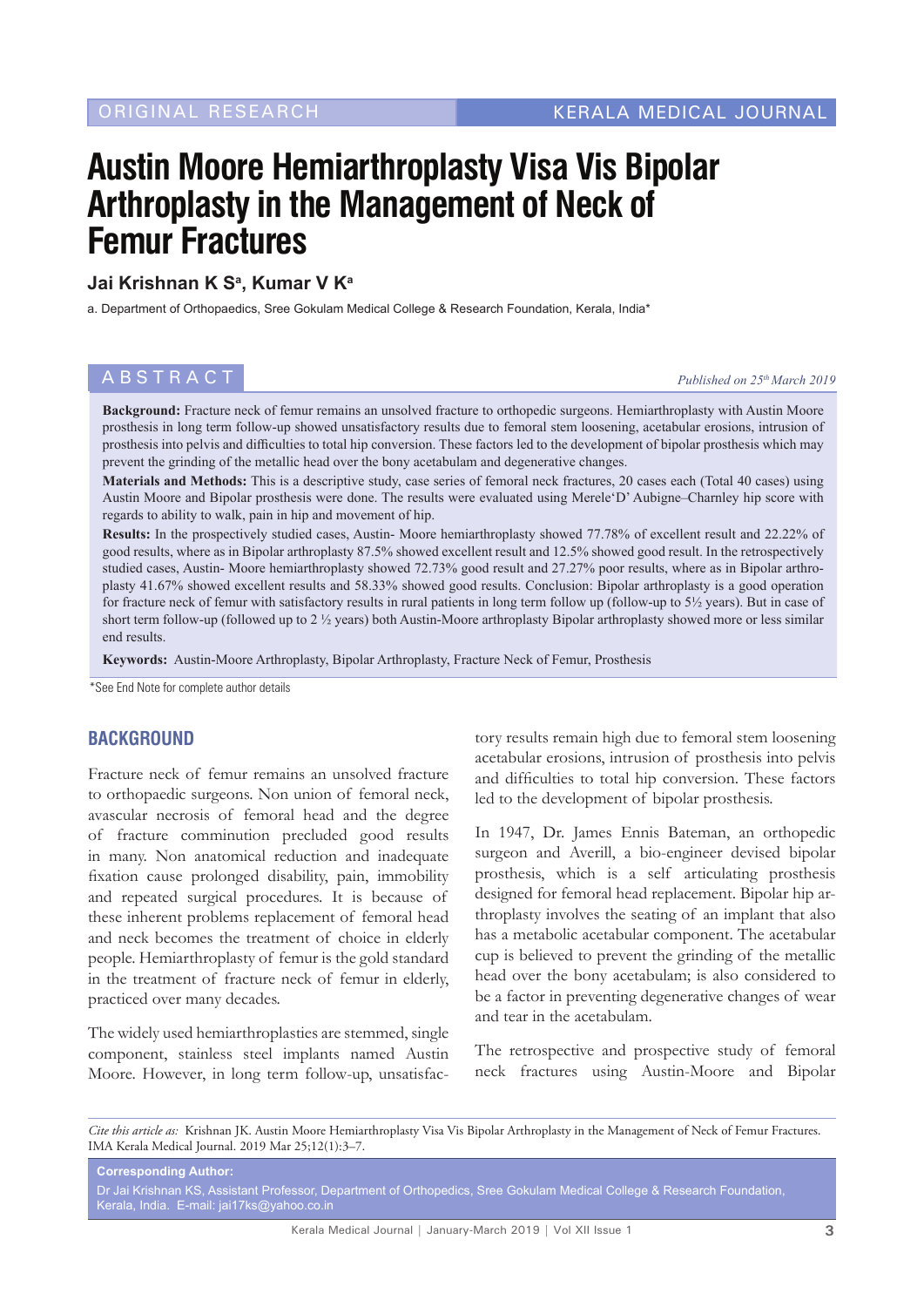prosthesis were done. The follow up of these cases were done to assess the end results as to ascertain which prosthesis is better compared to other between Austin-Moore and Bipolar prosthesis.

#### **MATERIALS AND METHODS**

This is a descriptive study, case series of patients who had undergone Austin-Moore hemiarthroplasty and bipolar arthroplasty for fracture neck of femur in a tertiary care centre during the period of March 2004 to August 2006. 20 patients each who underwent Austin-Moore and bipolar arthroplasty were selected. The preoperative and follow up results were evaluated using Merele'D' Aubigne-Charnley hip score with regards to ability to walk, pain in hip and movement of hip.

Surgery: The patients selected for surgery underwent a thorough preoperative assessment. Radiological evaluation included pelvic roentgenogram, AP-view including both hips and proximal femur taken with the hips in 15 degrees internal rotation. A traction internal rotation view was taken to note the amount of calcar femorale left behind.

Preoperative planning was done to determine the size of the prosthesis. The templates were used for the selection of proper implants with correct fit, adequate size and a neck length that is required to correct limb length discrepancy was selected. The skin preparation was done prior to surgery with povidone iodine solution. At the time of induction cefotaxime 1gm (I.V) was given. Epidural, spinal or GA was used.

Posterior approach-Southern/Moore was used for all patients in the study .After insertion of the prosthesis, stability of prosthesis was checked and hip was reduced. One closed suction drainage tube was inserted, deep to fascia. Cefotaxime 1gm (I.V) was given postoperatively for three days. Drain was removed after 48 hours. Quadriceps exercises and ankle mobilization were started from first post operative day. After drain removal, patients were made to walk with walker support. Gradual weight bearing was advised for operated limb. Patients were advised not to sit cross legged or squat on floor. They were also instructed to avoid adduction and internal rotation. Sutures were removed on the eleventh day.

**Follow Up:** Prospectively studied, cases which were operated between March 2004 and August 2006 were followed up once in 15 days for first 3 months, once in a month for next 3 months, once in 3 months for next 6 months and after which follow up as and when

required. Both pre-op and follow up results using Merle 'D' Aubigne- Charnley hip score was done.

Also retrospectively studied, patients who were operated 2.5 years before, with maximum follow up of 5.5 years. In this group only follow up of Charnley hip score was available for comparison between Austin-Moore hemiarthroplasty and bipolar arthroplasty. In this study both radiological and clinical examinations were done to know functional outcome. X-ray of hip, AP standing view was taken and checked for any complications like asceptic loosening, acetabular erosions etc.

### **RESULTS**

In the study of Austin- Moore hemiarthroplasty **(Figure 1),** out of 20 cases, prospective study of 9 cases and retrospective study of 11 cases were done. In the study of bipolar arthroplasty **(Figure 2)**, out of 20 cases, prospective study of 8 cases and retrospective study of 12 cases were done.

In this study, in Austin- Moore hemiarthroplasty, the commonest age group was 61-70 years, comprising 40% of the total cases, and in bipolar arthroplasty the commonest age group was 56-65 years. Maximum and minimum ages in the study were 51 years and 70 years respectively and average age being 60.78 years. In Austin- Moore hemiarthroplasty, females constituted the majority, 60% of the total cases, and in bipolar arthroplasty, females constituted the majority, 70% of the total cases. 60% of Austin- Moore hemiarthroplasty were on the right leg, and 55% of bipolar arthroplasty were on the left side.

The outcome of procedures were compared using Merle 'D' Aubigne-Charnley hip score **(Table 1)**, in prospectively studied cases, 77.78% Austin- Moore hemiarthroplasty showed excellent result and remaining 22.22% showed good results. In bipolar arthroplasty, 87.5% showed excellent result and remaining 12.5% showed good result. In the retrospective studied cases, 72.73% (8 out of 11 cases) Austin- Moore hemiarthroplasty showed good result and remaining 27.27% (3 out of 11 cases) showed poor results. In bipolar arthroplasty, 41.67% (5 out of 12 cases) showed excellent results and remaining 58.33% (7 out of 12 cases) showed good results.

In terms of pain, the prospectively studied cases shows there is not much difference in the post operative grade of pain in both modalities of treatment. In retrospective studied cases shows, bipolar arthroplasty (pain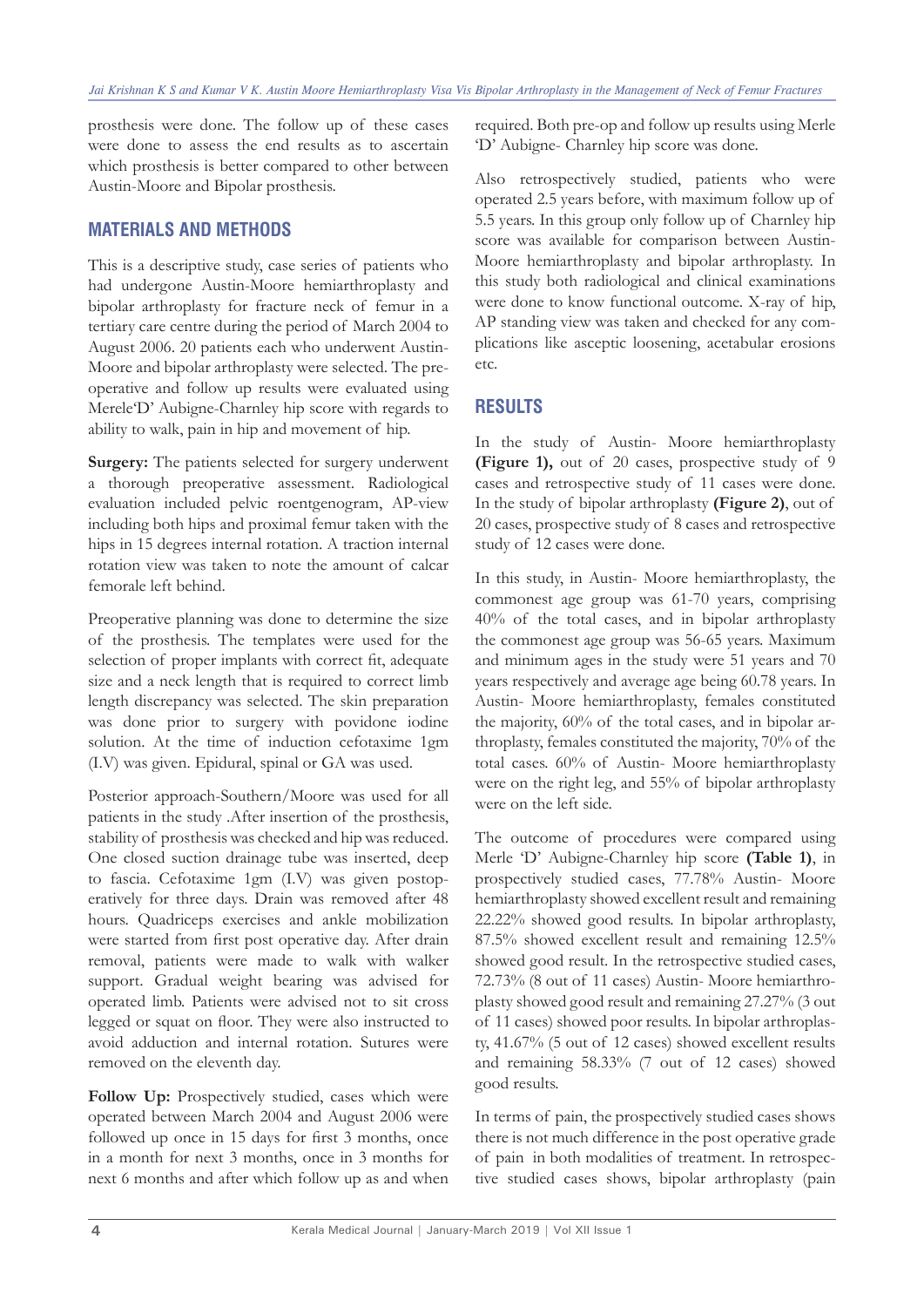#### **AUSTIN-MOORE HEMIARTHROPLASTY**

**PRE-OP** 

POST-OP

**FOLLOW-UP AT 2 YEARS** 

Figure 1. **Austin-Moore Hemiarthroplasty**

**BIPOLAR ARTHROPLASTY** 



**PRE-OP** Figure 2. **Bipolar Arthroplasty**

**POST-OP** 

**FOLLOW-UP AT 2 YEARS** 

score 5.5) is better than Austin- Moore hemiarthroplasty (pain score 3.73) in terms of pain gradation.

There is not much difference between both modalities of treatment in terms of ability to walk. In the retrospective studied cases, bipolar arthroplasty (score 4.83) is better than Austin- Moore hemiarthroplasty (score 3.73) in terms of ability to walk.

This study shows, there is not much difference in the post operative grade in case of range of motion in both modalities of treatment. In the retrospective study bipolar arthroplasty (score 4.82) is better than Austin- Moore hemiarthroplasty (score 3.64) in terms of range of motion.

This study shows that there were few complications reported in both Austin–Moore Hemiarthroplasty and Bipolar arthroplasty, one case of limb length discrepancy, three cases of superficial infection, one case of femoral stem loosening and 2 cases of acetabular erosions.

#### **DISCUSSION**

Of all the patients who came to this tertiary care centre with fracture neck of femur, most of them were unaffordable for total hip arthroplasty. So unipolar Austin-Moore hemiarthroplasty and Bipolar arthroplasty were preferred in this rural setup.

In this study, the commonest age group was 61-70 years in the case of Austin-Moore hemiarthroplasty, which accounts for 40% of the cases and in Bipolar arthroplasty, the commonest age group involved was 56-65 years, constitutes 40%. The minimum and maximum ages in study were 51 years and 70 years respectively and the average age being 60.8 years. Some other reports show the average age group undergoing this procedure is 61 years,<sup>1</sup> which is comparable to this study. A report from another textbook shows, the average age is  $77$  years,<sup>2</sup> but reports of other western Authors show the average age is 70 years.3 Higher age incidence was much less in the study probably because the longevity of Indians is less compared to the western population.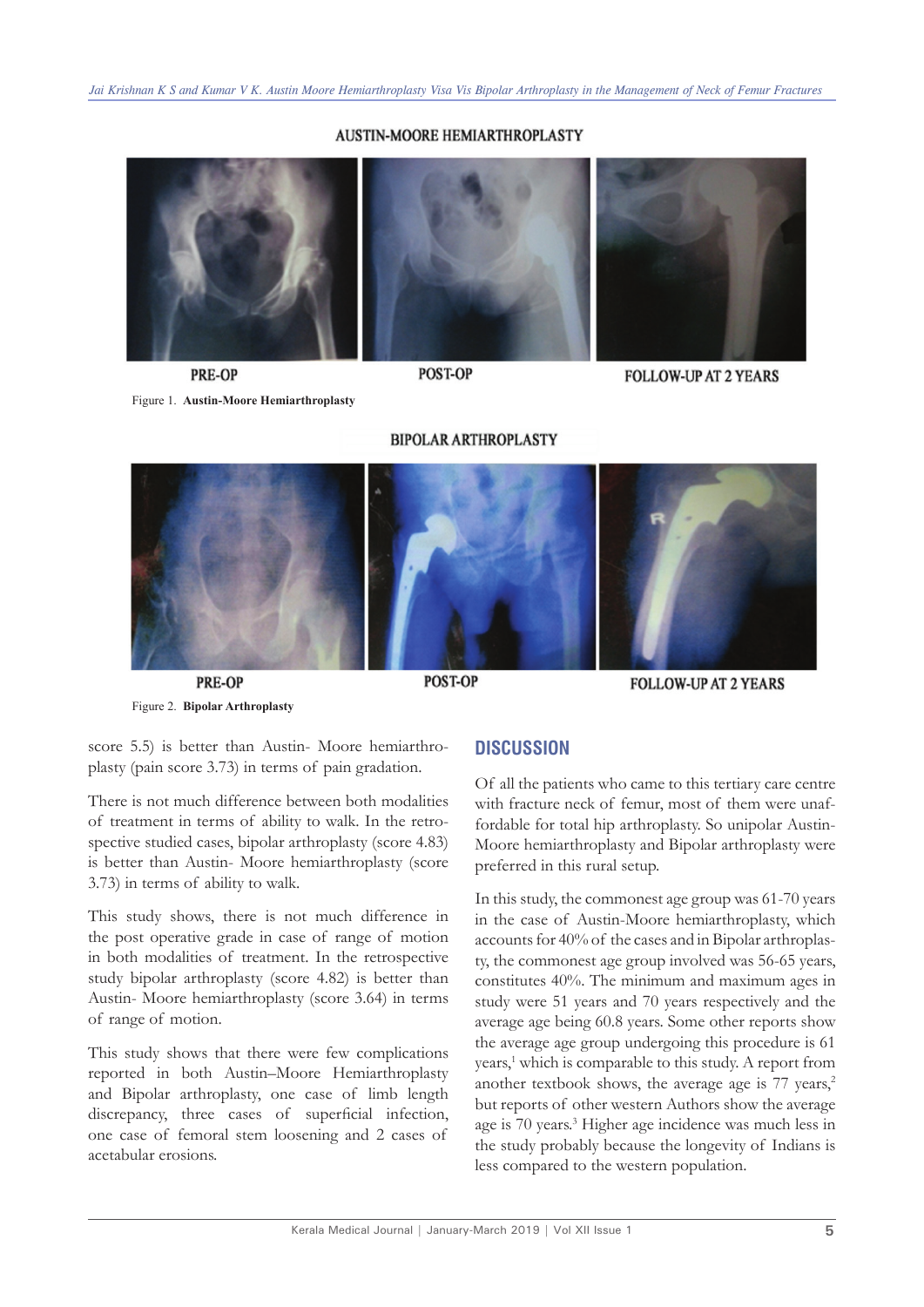*Jai Krishnan K S and Kumar V K. Austin Moore Hemiarthroplasty Visa Vis Bipolar Arthroplasty in the Management of Neck of Femur Fractures*

| Table 1. Merle 'D' Aubigne – Charneley Hip Score |                                       |                                                              |                       |
|--------------------------------------------------|---------------------------------------|--------------------------------------------------------------|-----------------------|
| Grade                                            | Pain                                  | Ability to walk                                              | Range of movements    |
|                                                  | Severe Spontaneous                    | Bedridden, Cannot walk                                       | $0-30$ degrees        |
|                                                  | Severe spasm on attempting to walk    | Needs 2 crutches for a few steps                             | $0-60$ degrees        |
|                                                  | Rest pain, permits limited activity   | Needs 1 crutches for short distance with gross limp          | $60-100$ degrees      |
|                                                  | No rest pain Pain only after activity | Limited distance without cane Long distance with cane/crunch | $100-160$ degrees     |
|                                                  | Mere discomfort                       | Long distance without cane                                   | $160-210$ degrees     |
|                                                  | No pain                               | Normal                                                       | More than 210 degrees |

In this case series, it was observed that female to male ratio was 2.08:1. Most of the reports agree that neck of femur fracture is more common in females.<sup>4,1,3,5</sup>

Our study showed that Bipolar arthroplasty is a good operation for fracture neck of femur with 100% satisfactory results in rural patients in long term follow up. Many authors believed that bipolar arthroplasty may be a better option to Austin -Moore hemiarthroplasty especially when the patient is likely to live longer after the surgery.<sup>6</sup> Some others were of the opinion that there was no difference in outcome between both modalities of treatment.7,8

In this study there were no mortality reported from any cause related to both Austin-Moore hemiarthroplasty and Bipolar arthroplasty. In the study one case of limb lengthening of <1 cm was noticed. So the patient required no heel raise. This patient had good postoperative result. In Gallinaro series, out of 88 cases, one case had mild limb length discrepancy.<sup>9</sup>

In this study, 3 cases had superficial infection during early post operative period, which were treated with specific antibiotics, the final outcome of this patient were good in terms of end results. Some other studies showed 4.4% and 2.8% post operative infection. $9,5$  In a series by Mohshein et al, out of 87 cases of bipolar arthroplasty one case of deep infection and 2 cases of superficial infection were reported.10 In this study 1 case of femoral stem loosening has occurred, and it was revised successfully with the longer stem and cement augmentation .In Bateman series, 6 cases of aseptic loosening were reported.<sup>11</sup>

In this study, we encountered 10% (2 cases) acetabular erosion in Austin –Moore hemiarthroplasty, during the follow-up period of 5 years for one patient and  $5\frac{1}{2}$ year for another patient. The first patient was of age 67 years old, in this case acetabular erosion may be due to

generalized osteoporosis of old age. D'Arcy and Devas noted acetabular erosion in 26% of patients younger than 70 years old in Austin-Moore hemiarthroplasty. Another study showed that, out of 74 patients of an average follow up of 7.8 years and identified with an active life style, obesity and length of follow-up being associated with acetabular erosion.<sup>12</sup>

In the study, there were no cases of sciatic nerve injury, dislocation and no clinical evidence of deep vein thrombosis or pulmonary embolism. We did not use any prophylaxis for deep vein thrombosis in any of our cases.

# **CONCLUSION**

This study of Austin-Moore Hemiarthroplasty and Bipolar hip arthroplasty was done in 40 patients for fracture neck of femur to compare and evaluate the functional outcome. In case of retrospectively studied cases, Austin-Moore hemiarthroplasty showed good results in 8 cases out of 11 and remaining 3 cases showed poor results. But in Bipolar arthroplasty showed Excellent/Good results. Bipolar arthroplasty is a good operation for fracture neck of femur with 100% satisfactory results in rural patients in long term follow up. But in case of short term follow-up both Austin-Moore arthroplasty and Bipolar arthroplasty showed more or less similar end results. However patients need to modify their daily routine activities and preferably avoid squatting and sitting cross-legged on the floor.

# **END NOTE**

#### **Author Information**

1. Dr Jai Krishnan KS, Assistant Professor, Department of Orthopedics, Sree Gokulam Medical College & Research Foundation, Kerala, India.